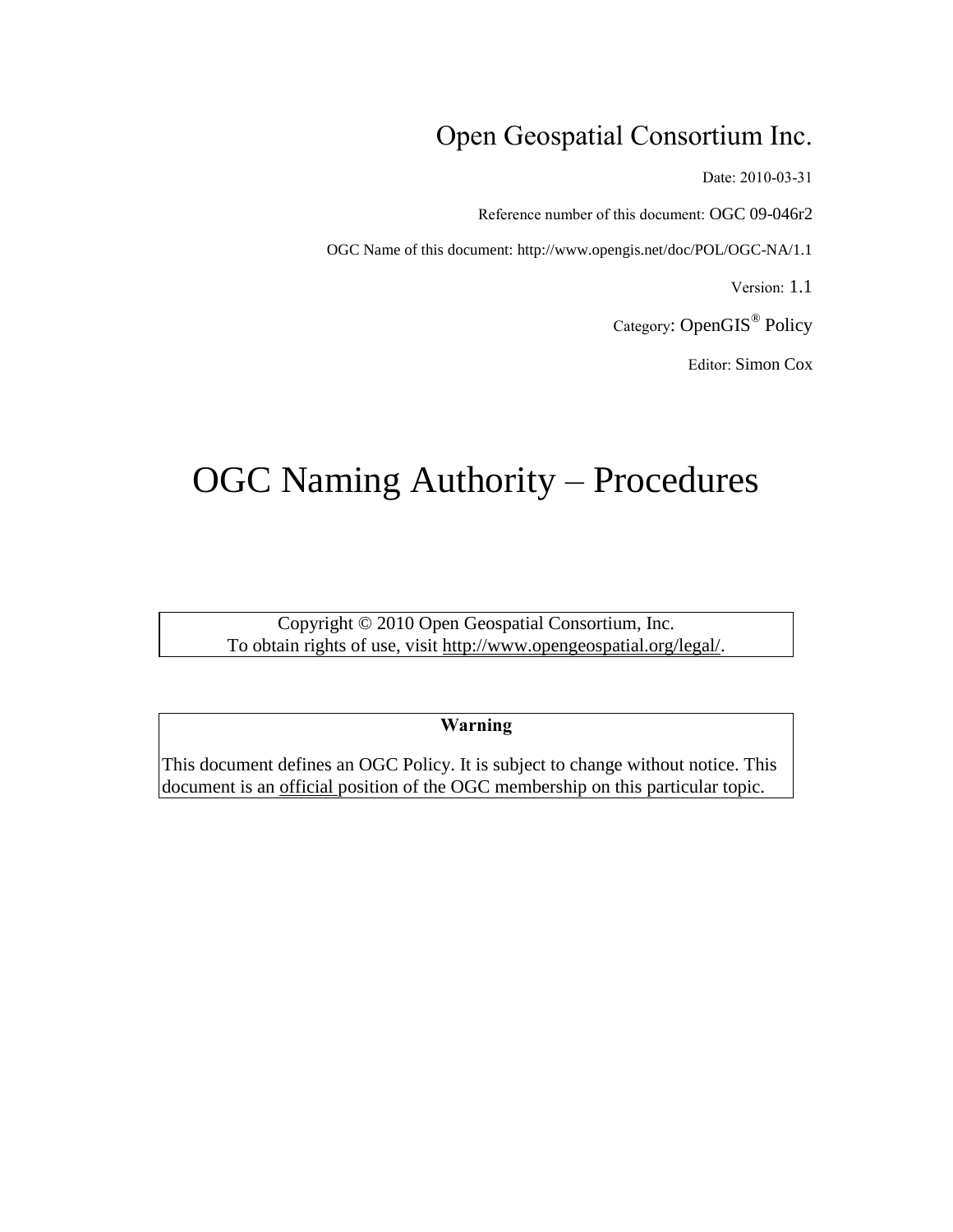### **Contents**

| $\mathbf{1}$   |     |  |  |  |  |  |  |
|----------------|-----|--|--|--|--|--|--|
| $\overline{2}$ |     |  |  |  |  |  |  |
| 3              |     |  |  |  |  |  |  |
|                | 3.1 |  |  |  |  |  |  |
|                | 3.2 |  |  |  |  |  |  |
|                | 3.3 |  |  |  |  |  |  |
|                | 3.4 |  |  |  |  |  |  |
|                | 3.5 |  |  |  |  |  |  |
|                | 3.6 |  |  |  |  |  |  |
| 4              |     |  |  |  |  |  |  |
|                | 4.1 |  |  |  |  |  |  |
|                | 4.2 |  |  |  |  |  |  |
|                | 4.3 |  |  |  |  |  |  |
| 5              |     |  |  |  |  |  |  |

OpenGIS<sup>®</sup> Policy Document type:  $N\overline{A}$ Document subtype:  $1.1$  (draft) Document stage: English Document language: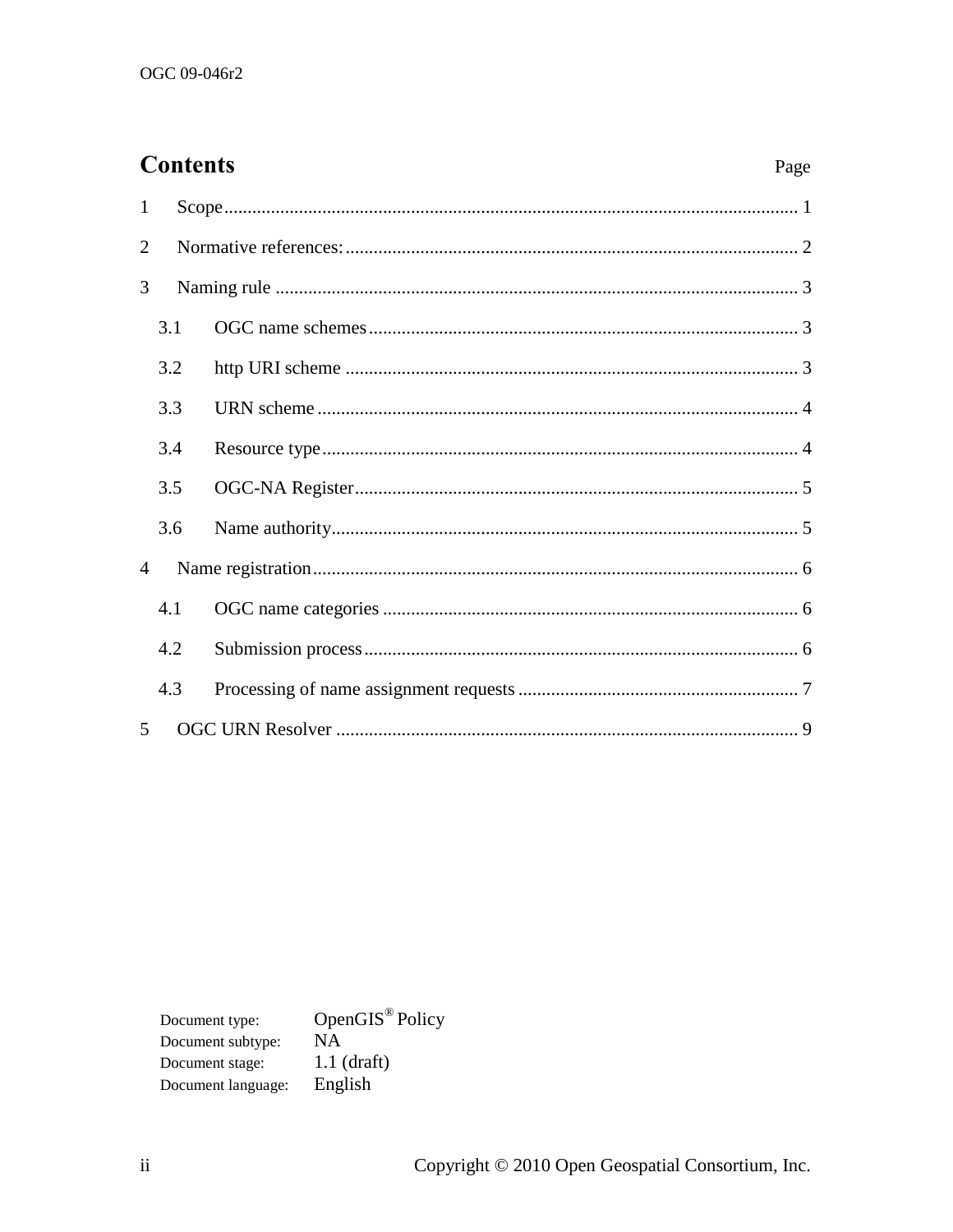#### **i. Preface**

This document describes the procedures used by the OGC Naming Authority for the assignment and registration of OGC names.

#### **ii. Document terms and definitions**

This document uses the normative terms (SHALL, SHOULD, etc) defined in Subclause 5.3 of [OGC 06-121r3], which is based on the ISO/IEC Directives, Part 2: Rules for the structure and drafting of International Standards. In particular, the word "shall" (not "must") is the verb form used to indicate a requirement to be strictly followed to comply with this specification.

Name production rules in this document are expressed using ABNF (IETF RFC 5324).

#### **iii. Revision History**

| Date             | <b>Internal</b><br>version | <b>Editor</b>         | <b>Sections modified</b>             | <b>Description</b>                                                                   |
|------------------|----------------------------|-----------------------|--------------------------------------|--------------------------------------------------------------------------------------|
| 4 Dec 2008       | 0.1.0 Draft                | Simon Cox N/A         |                                      | Initialised Draft Document.                                                          |
| 11 Dec 2008      | $0.1.0$ Draft              | Arliss<br>Whiteside   | Cover, ii, footers,<br>miscellaneous | Corrected format and inserted<br>comments                                            |
| 13 March<br>2009 | 0.2 Draft                  |                       | Simon Cox $\beta$ , miscellaneous    | Accepted most of Arliss comments;<br>completed normative references,<br>fixed EBNF   |
| 1 April 2009     |                            | Simon Cox All         |                                      | Minor tweaks and corrections for<br>consistency with the other OGC-<br>NA documents. |
| 23 April 2009    |                            | Simon Cox $\beta$     |                                      | Replaced EBNF with ABNF                                                              |
| 22 May 2009      | 0.2                        | Simon Cox 3.2, 3.3, 5 |                                      | Responses to comments received<br>during vote to approve:                            |
|                  |                            |                       |                                      | 1. NTS are policy documents                                                          |
|                  |                            |                       |                                      | 2. Note about register creation                                                      |
|                  |                            |                       |                                      | 3. remove 'format' from URI<br>request syntax example                                |
|                  |                            |                       |                                      | 4. clarify resolver syntax and<br>operation                                          |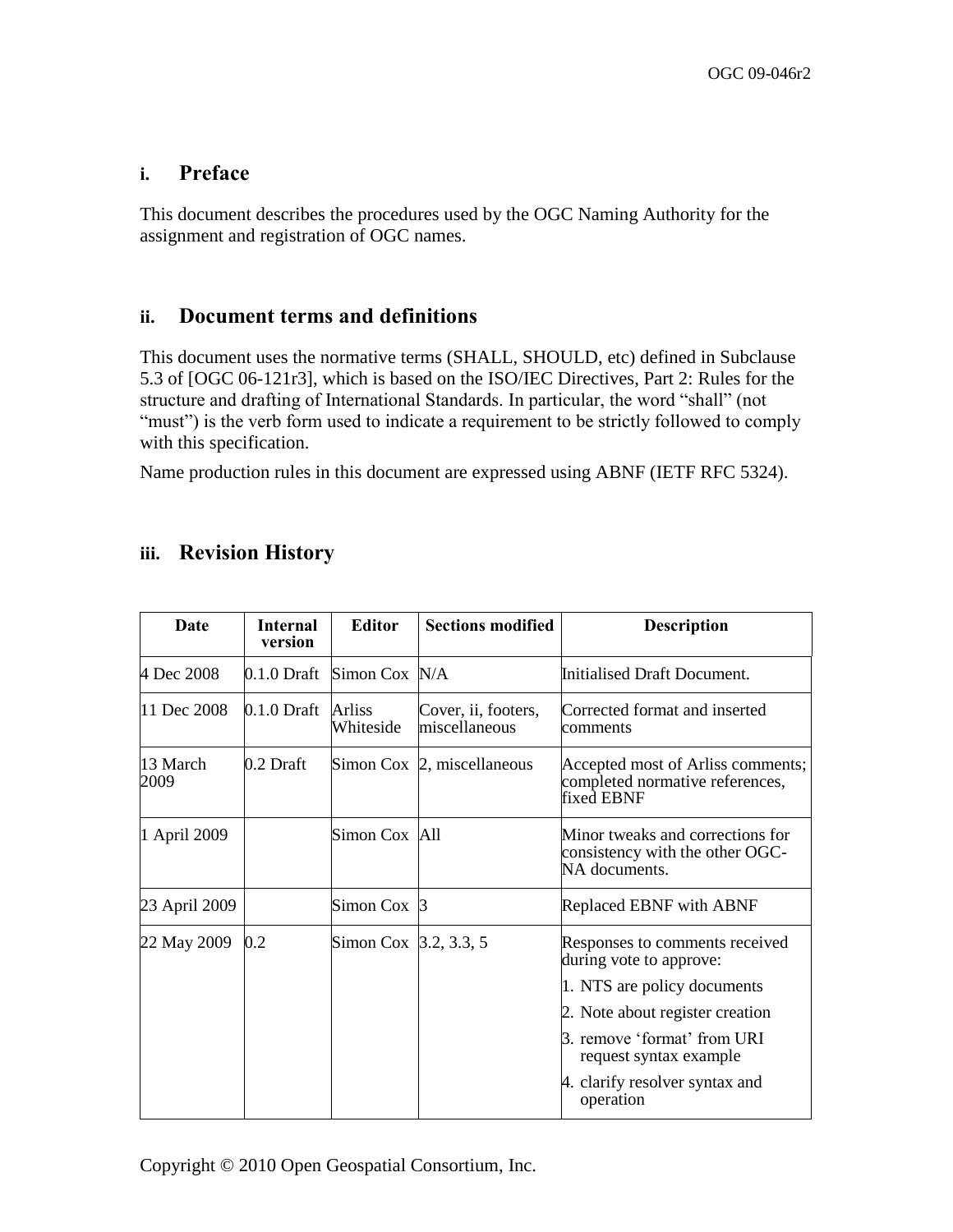| January 2010 1.1.0  | Simon Cox All           | ABNF revised to match RFC 3986;<br>http URI syntax made explicit<br>Added historical note about URNs<br>vs URIs.                                                                                                                                                                                                         |
|---------------------|-------------------------|--------------------------------------------------------------------------------------------------------------------------------------------------------------------------------------------------------------------------------------------------------------------------------------------------------------------------|
| February 2010 1.1.1 | Simon Cox $\beta$ .4, 5 | Added 'ResourceSpecificPath' to<br>requirements for a NTS<br>Added note pointing out that<br>URN $\rightarrow$ URL conversion rule<br>matches the http URI production<br>rule<br>Elaborated submission process to<br>allow a resource representation (to<br>be hosted by OGC) as an alternative<br>to a resource locator |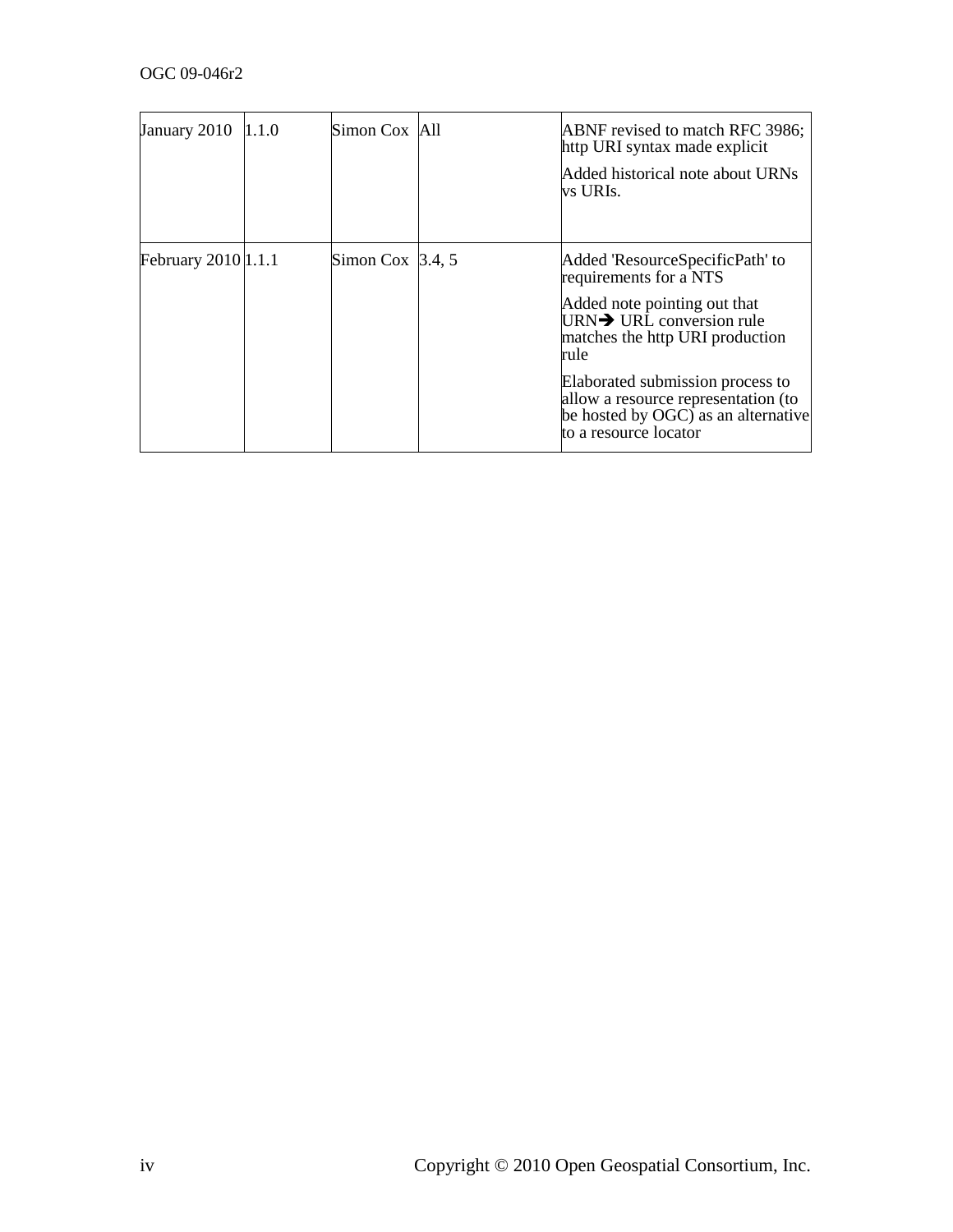## **OGC Naming Authority - procedures**

#### <span id="page-4-0"></span>**1 Scope**

The OGC Naming Authority (OGC-NA) controls the assignment of OGC Names to resources of interest in geographic information infrastructures. In the terminology defined in ISO 19135, OGC-NA is the Control Body for the register of OGC Names. This document describes the framework of documents, registers and other resources required for OGC-NA to execute that role.

<span id="page-4-1"></span>The scope of the resources that may be identified with OGC Names is indicated by the set of items in the register [http://www.opengis.net/register/ogc-na/type.](http://www.opengis.net/register/ogc-na/type)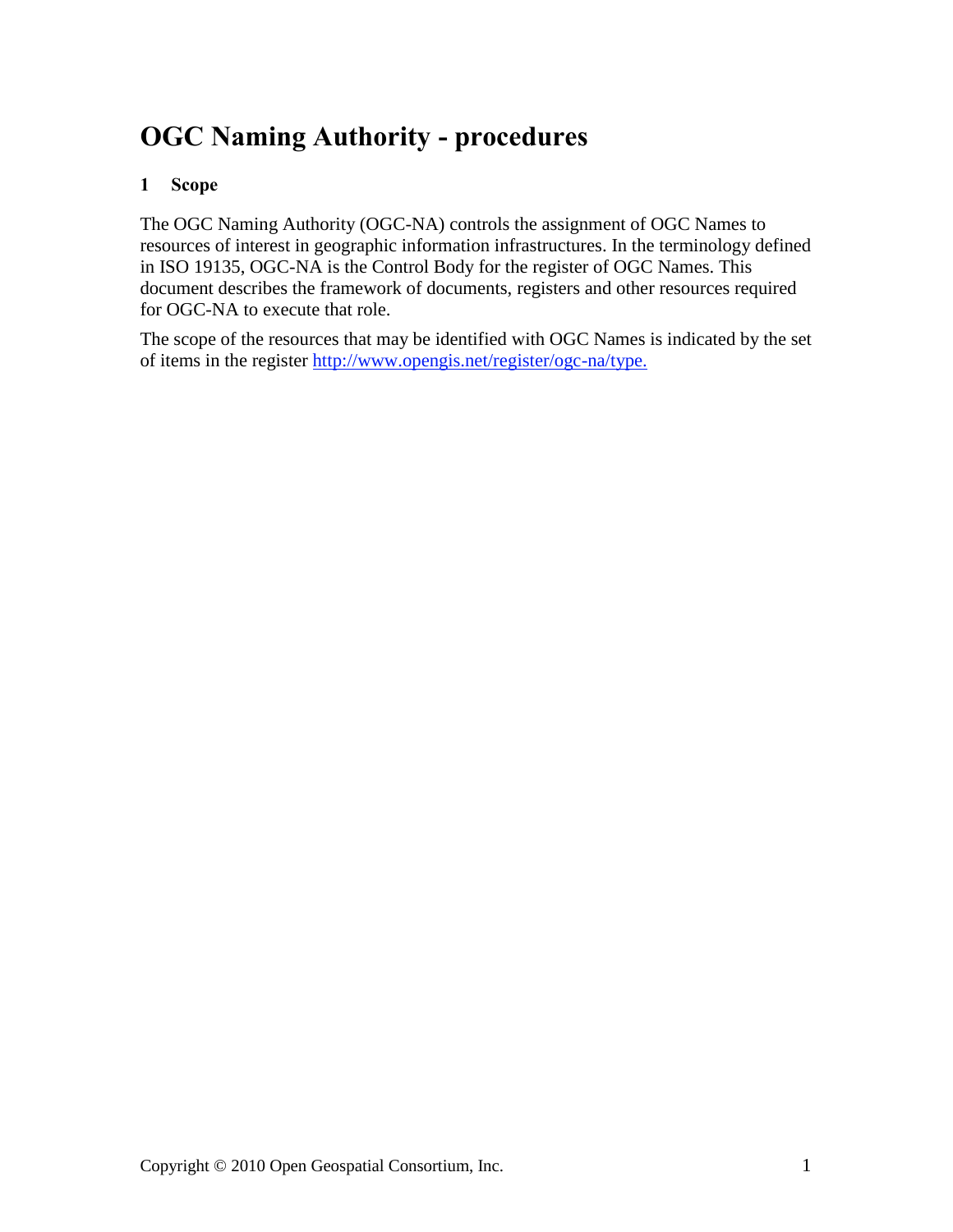#### **2 Normative references:**

Cool URIs for the Semantic Web, W3C Interest Group Note 03 December 2008 <http://www.w3.org/TR/cooluris/>

IETF RFC 2141 URN Syntax (1997)<http://tools.ietf.org/html/rfc2141>

IETF RFC 2616 Hypertext Transfer Protocol -- HTTP/1.1 (1999) <http://tools.ietf.org/html/rfc2616>

IETF RFC 3986 Uniform Resource Identifier (URI): Generic Syntax (2005) <http://tools.ietf.org/html/rfc3986>

IETF RFC 4395 Guidelines and Registration Procedures for New URI Schemes (2006) <http://tools.ietf.org/html/rfc4395>

IETF RFC 5141 A Uniform Resource Name (URN) Namespace for the International Organization for Standardization (ISO) (2008) <http://tools.ietf.org/html/rfc5141>

IETF RFC 5165 A Uniform Resource Name (URN) Namespace for the Open Geospatial Consortium (OGC) (2008) <http://tools.ietf.org/html/rfc5165>

IETF RFC 5234 Augmented BNF for Syntax Specifications: ABNF (2008) <http://tools.ietf.org/html/rfc5234>

<span id="page-5-0"></span>ISO 19135:2005 Geographic information—Procedures for item registration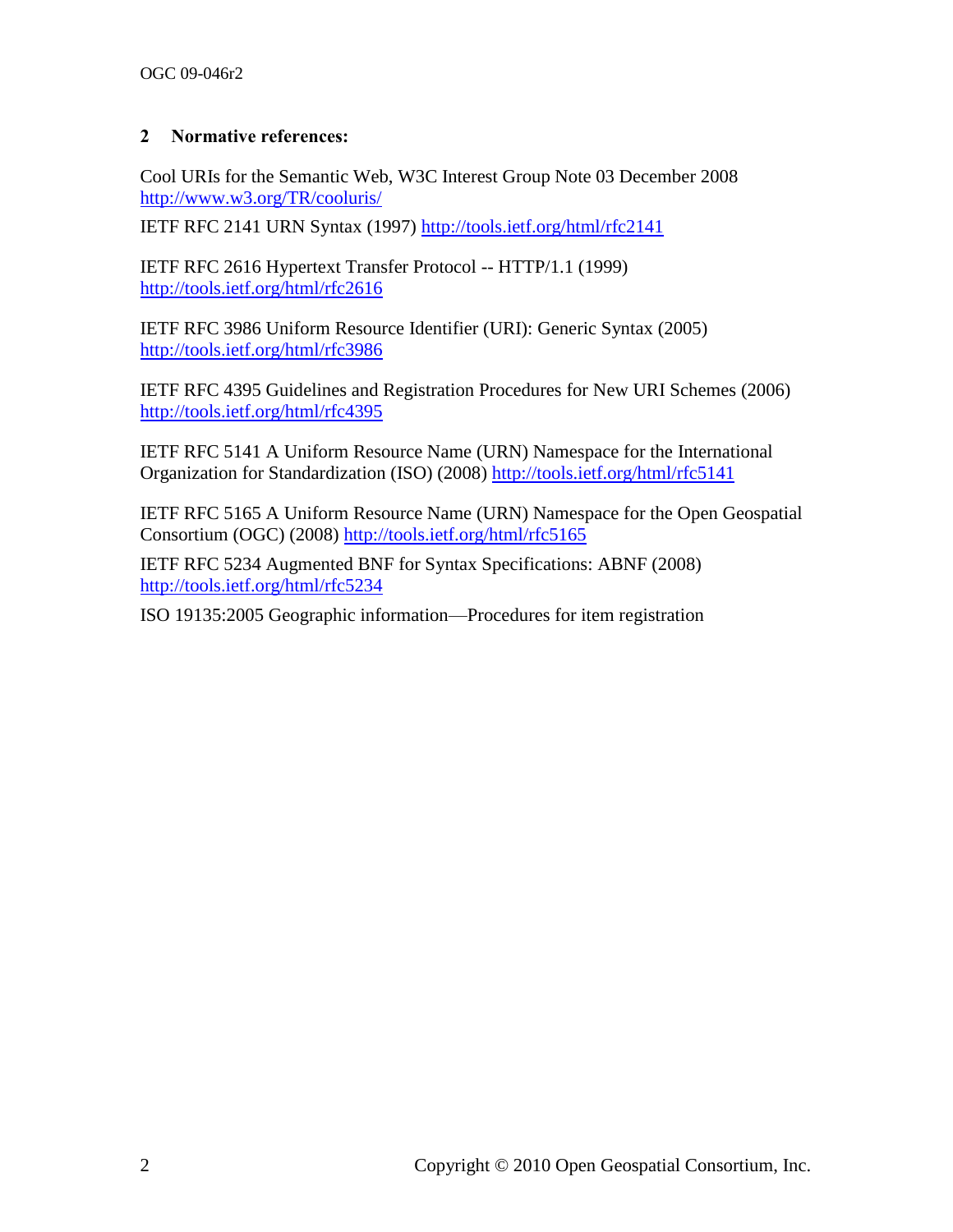#### **3 Naming rule**

#### <span id="page-6-0"></span>**3.1 OGC name schemes**

Two URI schemes [IETF RFC 3986] are defined by OGC to provide persistent names for resources of interest in geographic information infrastructures. A http URI scheme [IETF RFC 4395] provides identifiers which may be resolved to resource representations using the standard web infrastructure, in particular the DNS system. A URN scheme [IETF RFC 2141] provides equivalent identifiers which do not imply location or a specific resolution mechanism.

Http URI and URN schemes use different delimiters for the elements within the identifier ('/' and ':' respectively). Rules for the names that allow either form to be composed from the same elements requires that the elements use a reduced character set which excludes both of these delimiters.

Note: The URN scheme is essentially identical to that described in version 1 of this policy. The ABNF description below has been revised for consistency with [IETF RFC 3986] and to accommodate the URN/URI consideration above. Although the rule here excludes some identifier forms that may have previously been valid, in practice no assignments were made using the characters now excluded so there is no backward compatibility problem.

The following ABNF adapted from [IETF RFC 3986] provides some basic definitions required in the rest of this document, and in other OGC-NA policy documents:

```
segment = *pcharsegment-nc = *pchar-ncsegment - nz = 1 * pchar segment-nz-nc = 1*pchar-nc
  pchar = unreserved / pct-encoded / sub-delims / ":" / "@"
  pchar-nc = unreserved / pct-encoded / sub-delims / "@" pct-encoded = "%" HEXDIG HEXDIG
unreserved = ALPHA / DIGIT / "-" / "." / " " / "~"
 reserved = gen-delims / sub-delims
   gen-delims = ":" / "/" / "?" / "#" / "[" / "]" / "@"
  sub-delims = "!" / "\zeta" / "\zeta" / "'" / "(" / ")"
               / "*" / "+" / ", " / ", " / "="
```
#### <span id="page-6-1"></span>**3.2 Use of name structure**

The naming schemes defined by OGC-NA in this and related documents have a regular structure. The structure is primarily to provide the name provider (OGC) with a mechanism to govern the names and ensure uniqueness. While name users (clients) might attempt to infer other names based on the structure, the OGC-NA registers are the normative source of OGC names.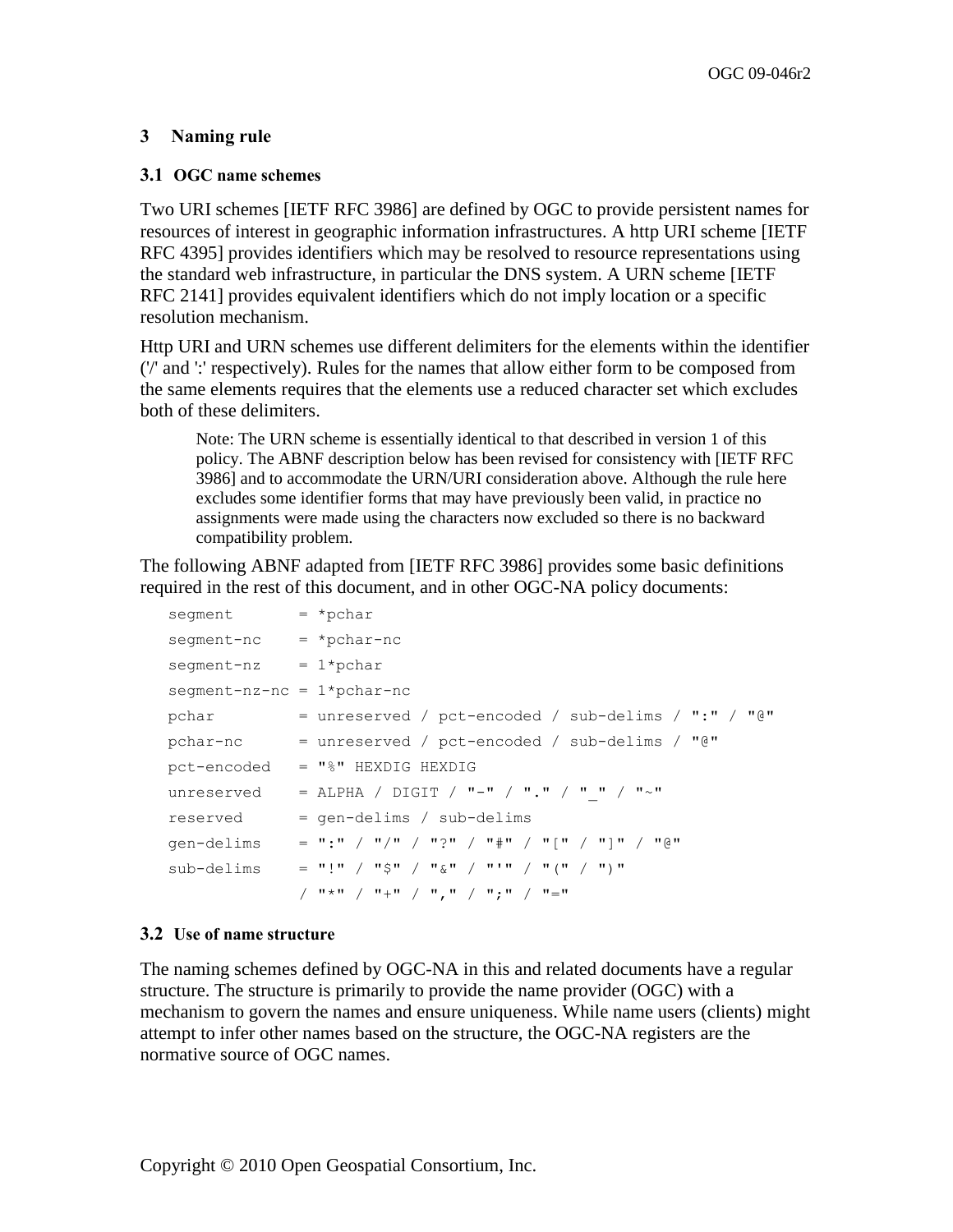#### **3.3 http URI scheme**

The generic syntax for OGC http URIs is

```
 URI = "http://www.opengis.net/" OGCResource "/" ResourceSpecificPath
```
#### <span id="page-7-0"></span>**3.4 URN scheme**

The generic syntax for OGC URNs is [IETF RFC 5165]

```
 URN = "urn:ogc:" OGCResource ":" ResourceSpecificString
```
#### <span id="page-7-1"></span>**3.5 Resource type and Name Type Specification**

OGCResource is a token that indicates the resource type, taken from the register [http://www.opengis.net/register/ogc-na/type.](http://www.opengis.net/register/ogc-na/type)

The special resource types "Resource type", "OGC-NA register" and "Name authority" are defined in this document. Each other resource type is defined in an OGC-NA policy document known as a "Name Type Specification" (NTS).

An OGC name for a resource type shall be produced using the following rule:

```
OGCResource = "type"ResourceSpecificPath = "oqc-na" "/" type
 ResourceSpecificString = "OGC-NA" ":" type
type = segment-nz-nc; a token from the register of OGC resource types<sup>1</sup>
```
EXAMPLE 1:<http://www.opengis.net/type/ogc-na/def>

#### EXAMPLE 2: urn:ogc:type:OGC-NA:def

Changes to the register of resource types (addition, deletion, supercession) shall be by submission of a proposed NTS to the OGC Naming Authority [names@opengeospatial.org](mailto:names@opengeospatial.org).

An NTS shall contain the following:

- (i) A description of a class of resources which may be designated with OGC Names,
- (ii) The token to be used as the value of OGCResource
- (iii) A description of the structure of the ResourceSpecificPath and ResourceSpecificString for this resource type. NOTE: If the ResourceSpecifcPath and ResourceSpecificString refer to items from other registers, details of these must be provided in the NTS. These registers may be controlled by OGC or the OGC-NA, or may be controlled by an external authority.
- (iv) Details of any type-specific policies for assignment of OGC Names NOTE: This provides the information required for OGC-NA to assess requests for registration of names for this resource type

 $\overline{a}$ 

<sup>1</sup> <http://www.opengis.net/register/ogc-na/type>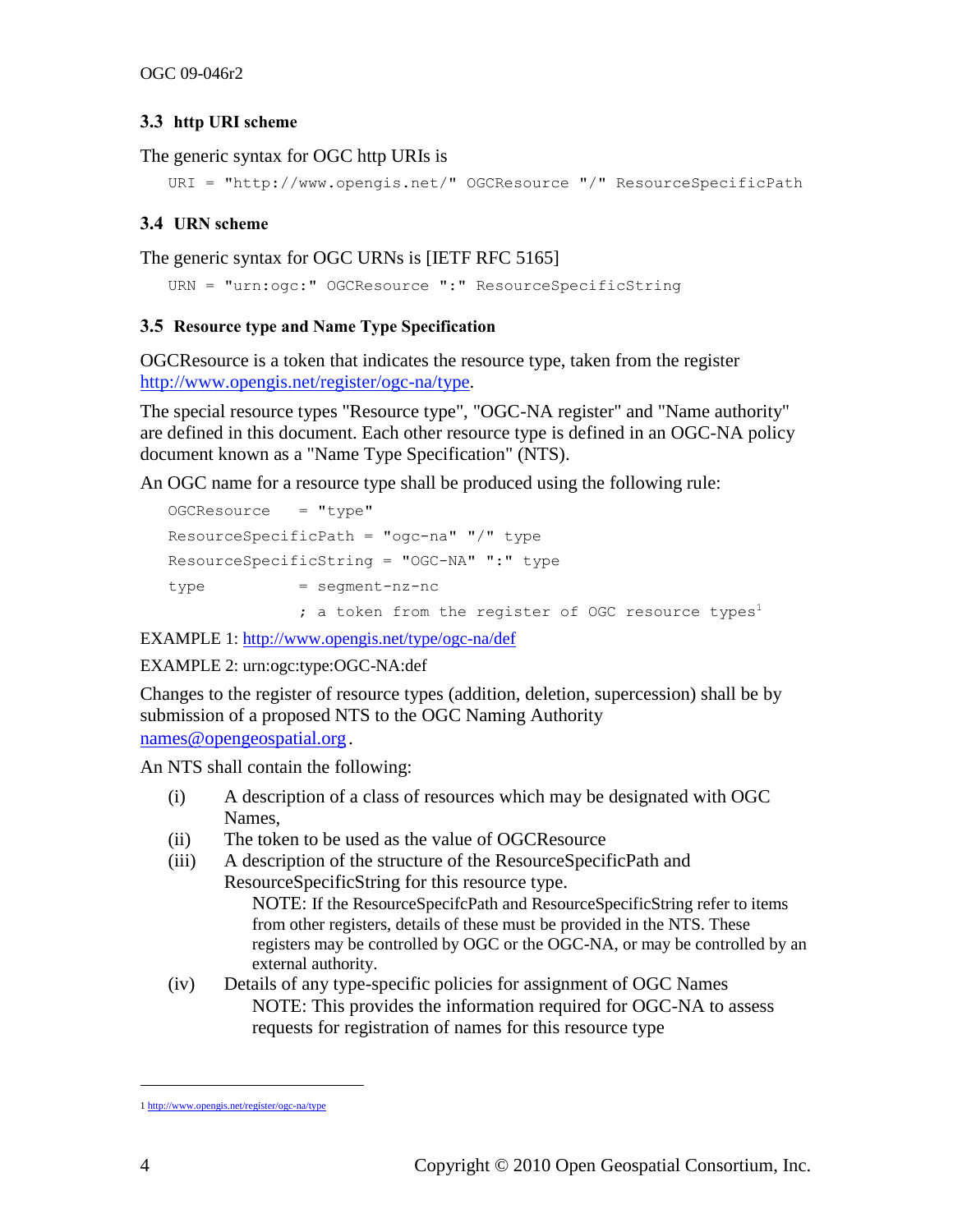#### <span id="page-8-0"></span>**3.6 OGC-NA Register**

An OGC-NA register is a set of items required for the assignment and management of OGC names.

An OGC URN for an OGC-NA register shall be produced using the following rule:

```
 OGCResource = "register" 
 ResourceSpecificPath = "ogc-na" "/" register 
 ResourceSpecificString = "OGC-NA" ":" register 
 register = segment-nz-nc
```
EXAMPLE 1:<http://www.opengis.net/register/ogc-na/def-type>

EXAMPLE 2: urn:ogc:register:OGC-NA:def-type

OGC-NA registers are created from time to time by OGC-NA for the purpose of managing OGC Name assignment.

#### <span id="page-8-1"></span>**3.7 Name authority**

A Name Authority is an organization, specification document or service that is authorized by OGC-NA to provide or describe resources of designated resource types or sub-types. The set of Name authorities is provided by the register at http://www.opengis.net/register/ogc-na/authority.

An OGC URN for a Name authority shall be produced using the following rule:

```
OGCResource = "auth" ResourceSpecificPath = "ogc-na" "/" authority 
 ResourceSpecificString = "OGC-NA" ":" authority 
authority = segment-nz-nc; a token from the register of OGC Authorities<sup>2</sup>
```
EXAMPLE 1:<http://www.opengis.net/auth/ogc-na/EPSG>

EXAMPLE 2: urn:ogc:auth:OGC-NA:EPSG

Changes to this register (additions, deletions, supercession) shall be by submission of a Name Authority Proposal to the OGC Naming Authority [names@opengeospatial.org](mailto:names@opengeospatial.org).

A Name Authority Proposal shall contain the following:

- (i) A description of, or locator for, the Name Authority
- (ii) The token to be used to indicate this authority where required in an OGC Name
- (iii) The resource type(s) (including sub-types where appropriate) that this authority is responsible for
- <span id="page-8-2"></span>(iv) Details of any authority-specific policies for name assignment (e.g. rules for name element variables)

 $\overline{a}$ 

<sup>2</sup> <http://www.opengis.net/register/ogc-na/authority/>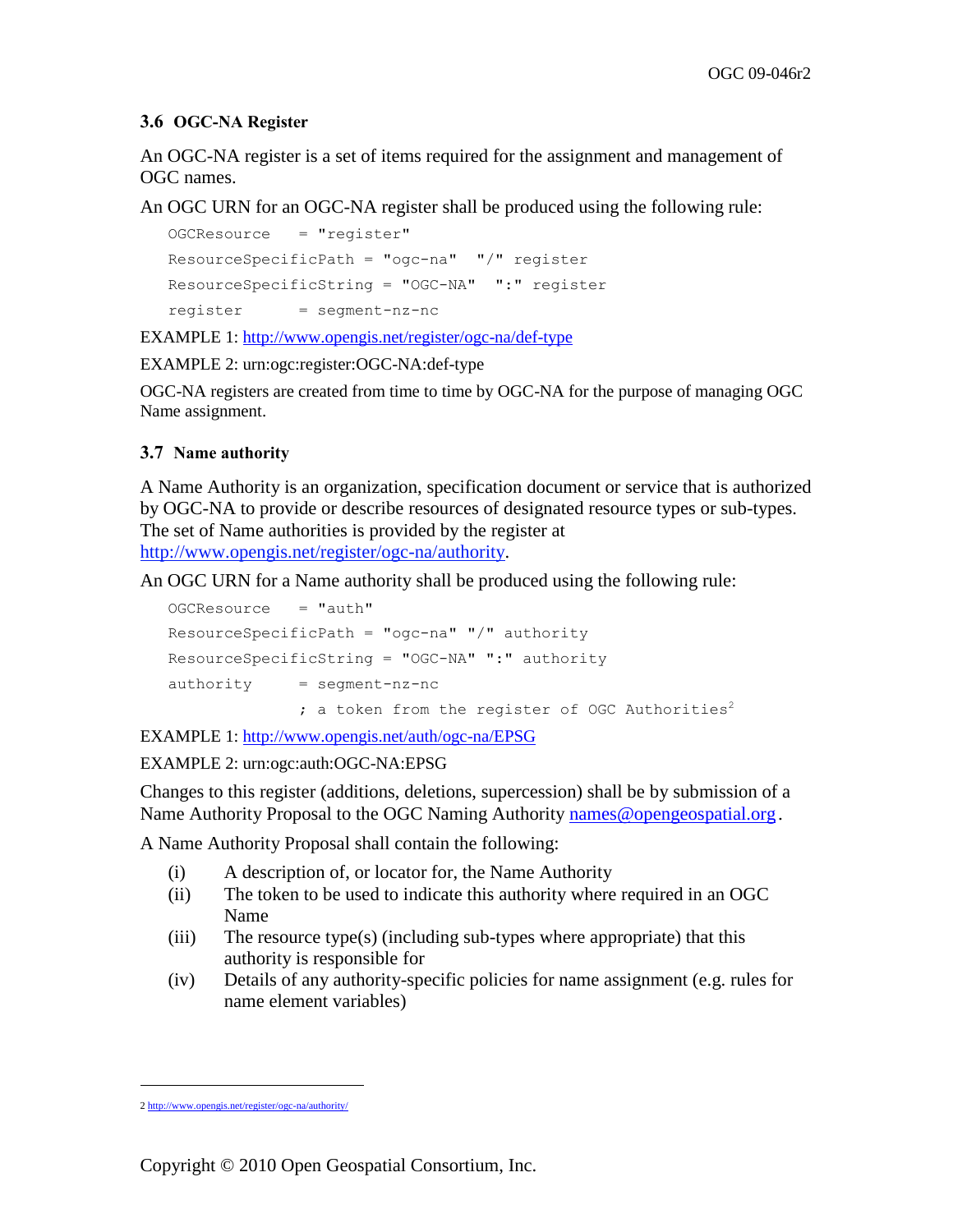#### **4 Name registration**

#### <span id="page-9-0"></span>**4.1 OGC name categories**

An OGC Name may fall into one of the following categories:

- 1. a category A name designates a discrete resource available from a service, such as a repository
	- $\Box$  these shall be registered as discrete items in the OGC name register

EXAMPLE 1: http:/[/www.opengis.net/doc/AS/Topic6](http://www.opengis.net/doc/AS/Topic6)

#### EXAMPLE 2: urn:ogc:doc:AS:Topic6

- 2. a category X name is constructed as required, according to a rule or algorithm, and may or may not be associated with a discrete accessible resource
	- $\Box$  these shall be registered as a class, with a description of (or reference to) the rule or algorithm for names of this class

EXAMPLE:<http://www.opengis.net/def/uom/SI/0/m%2Fs> EXAMPLE: urn:ogc:def:uom:SI::m%2Fs

#### <span id="page-9-1"></span>**4.2 Submission process**

Name registration is initiated by submission of a proposal to the OGC Naming Authority [names@opengeospatial.org](mailto:names@opengeospatial.org).

A name registration submission shall contain the following information:

#### **Category A name:**

- the identity of the person or organization requesting the name assignment
- the resource type selected from the register at [http://www.opengis.net/register/ogc-na/type.](http://www.opengis.net/register/ogc-na/type)
- the OGC Name requested
- one of
	- the locator for the resource  $\bullet$
	- a representation of the resource that may be hosted by OGC  $\bullet$

NOTE: The last option may be the case for 'def' names.

The name must conform to the rules for names of that type, which may require that items are present in dependency registers used in the name production rule for that type.

EXAMPLE 1:<http://www.opengis.net/doc/IS/WMS/1.3.0>  $\rightarrow$ [http://portal.opengeospatial.org/files/?artifact\\_id=4756](http://portal.opengeospatial.org/files/?artifact_id=4756) 

EXAMPLE 2: urn:ogc:doc:IS:WMS:1.3.0  $\rightarrow$ [http://portal.opengeospatial.org/files/?artifact\\_id=4756](http://portal.opengeospatial.org/files/?artifact_id=4756) 

#### **Category X names:**

• the identity of the person or organization requesting the name assignment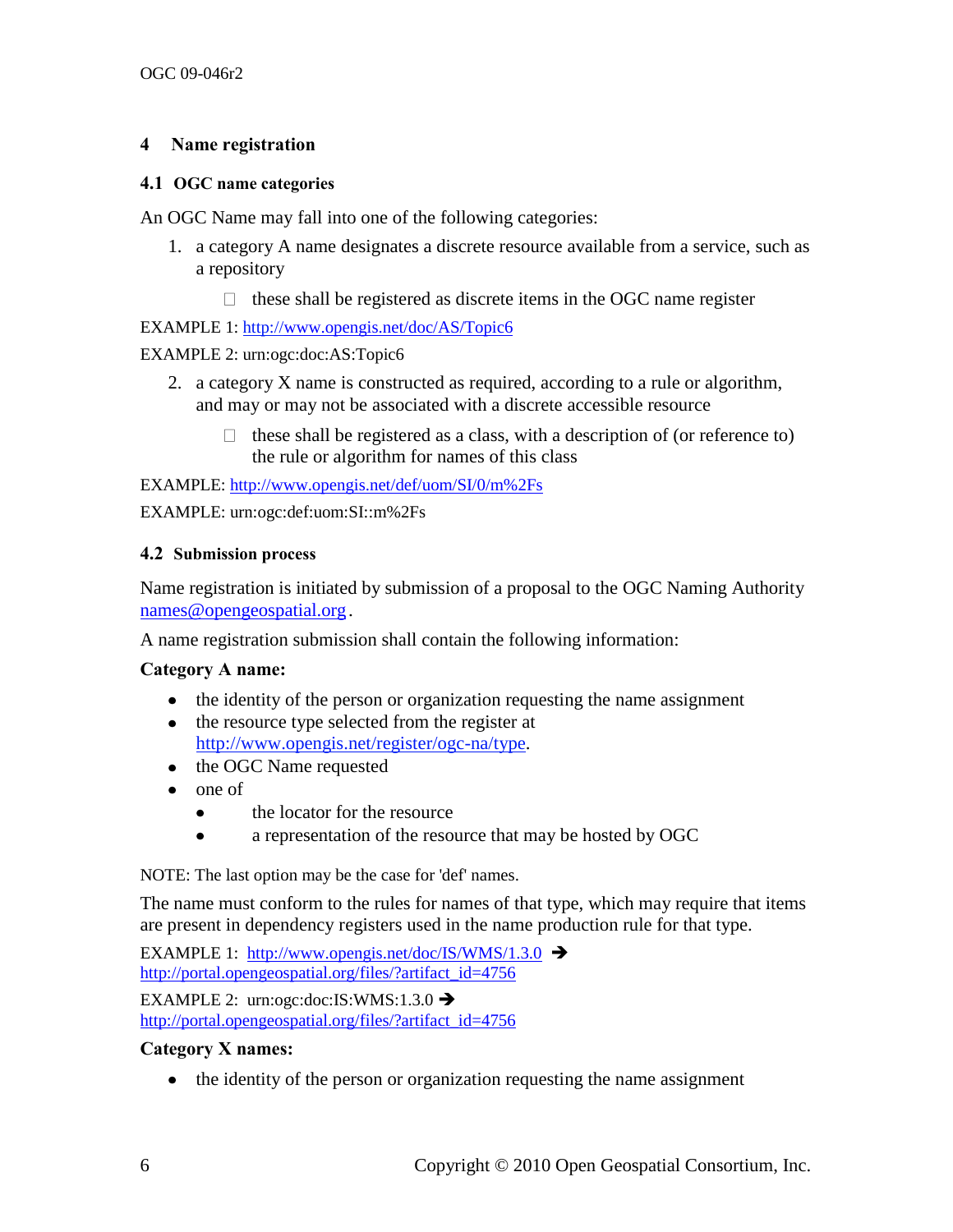- the resource type selected from the register at [http://www.opengis.net/register/ogc-na/type.](http://www.opengis.net/register/ogc-na/type)
- a template for the set of OGC Names requested, with a variable for each element to be populated according to a rule or algorithm
- the rule or algorithm for populating each variable in the template, including a reference to any dependency resource
- $\bullet$  one of:
	- o (preferred) a locator for a service that can provide a description of each resource in this set
	- o one of
		- a locator for a definition of the set of resources
		- a representation of the definition of the set of resources

The name must conform to the rules for names of that type, which may require that items are present in dependency registers used in the name production rule for that type.

EXAMPLE 1: http://www.opengis.net/def/crs/EPSG/0/4326

 $\rightarrow$  [http://www.epsg-](http://www.epsg-registry.org/indicio/query?request=GetRepositoryItem&id=urn:ogc:def:crs:EPSG::4326)

[registry.org/indicio/query?request=GetRepositoryItem&id=urn:ogc:def:crs:EPSG::4326](http://www.epsg-registry.org/indicio/query?request=GetRepositoryItem&id=urn:ogc:def:crs:EPSG::4326)

EXAMPLE 2: http://www.opengis.net/def/uom/UCUM/0/m%2Fs

<http://aurora.regenstrief.org/~ucum/ucum.html>

EXAMPLE 3: urn:ogc:def:crs:EPSG::4326

 $\rightarrow$  [http://www.epsg-](http://www.epsg-registry.org/indicio/query?request=GetRepositoryItem&id=urn:ogc:def:crs:EPSG::4326)

[registry.org/indicio/query?request=GetRepositoryItem&id=urn:ogc:def:crs:EPSG::4326](http://www.epsg-registry.org/indicio/query?request=GetRepositoryItem&id=urn:ogc:def:crs:EPSG::4326)

EXAMPLE 4: urn:ogc:def:uom:UCUM::m%2Fs

<http://aurora.regenstrief.org/~ucum/ucum.html>

Name registration will always involve the addition of items to one or more OGC-NA registers. A name assignment request shall attempt to identify all the register changes that are required, and shall ensure that the information required for each register conforms to the requirements for that register, and shall verify that an OGC name for this resource has not already been allocated.

#### <span id="page-10-0"></span>**4.3 Processing of name assignment requests**

The registration process generally follows the discipline described in ISO 19135. Items are inserted into the relevant OGC-NA Registers on submission, with the status "invalid". If a registration request is accepted the item status is set to "valid". Items may subsequently be "superseded" (typically if the locator is changed) and a pointer to its successor recorded, or "retired" (if the resource is no longer available). An item that supersedes an earlier item shall have a pointer to its predecessor.

A proposal management record shall be maintained with status flags pending|tentative|final and disposition states accepted|notAccepted|withdrawn each linked to its date.

As a general principle, the OGC-NA will take a "light touch" approach to acceptance of name registration proposals, and it is expected that most proposals will be accepted. The principle grounds for rejection of a name registration will be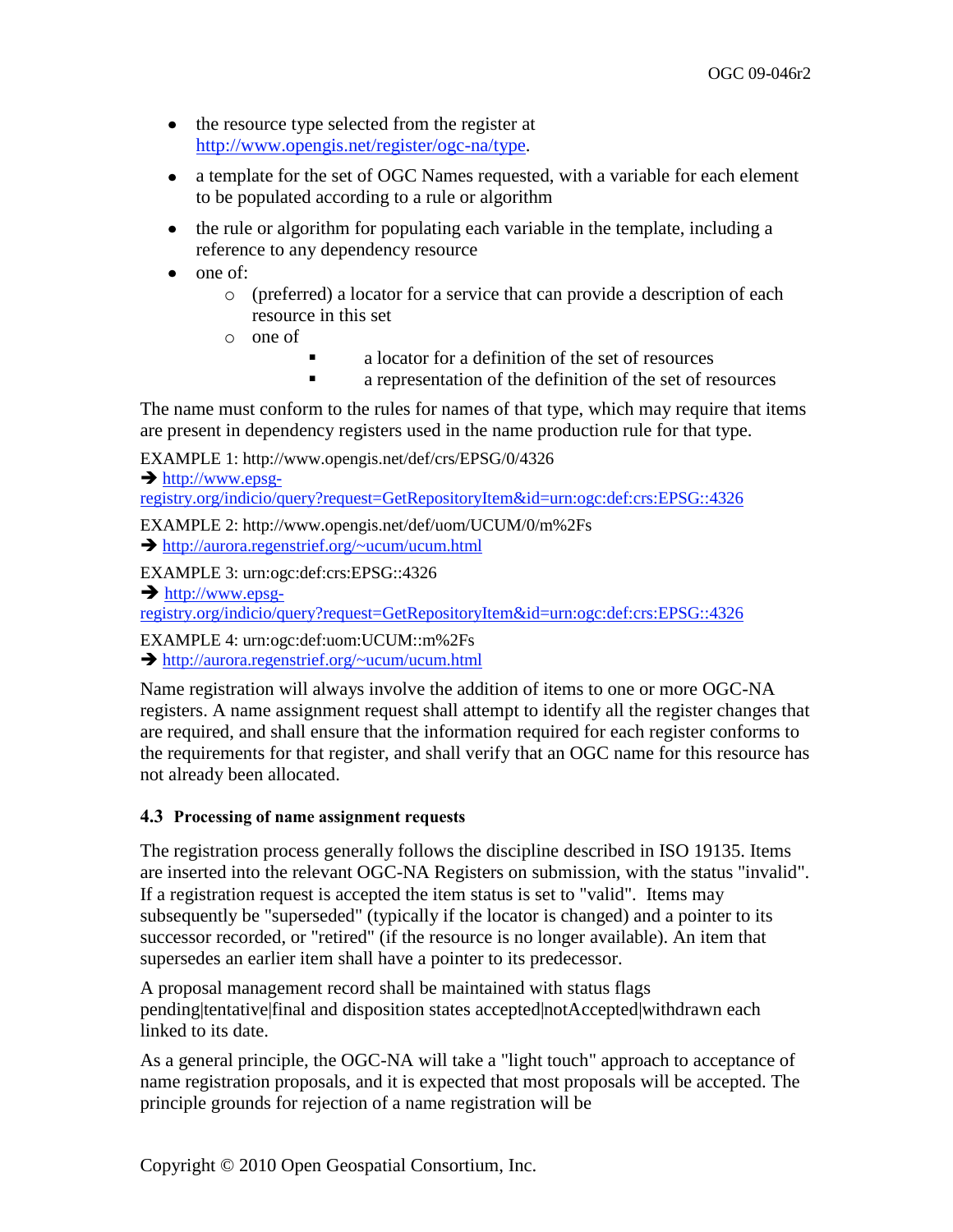- 1. the resource cannot be obtained using the locator provided
- 2. the resource is not of the type indicated
- 3. the resource already has an OGC name
- 4. the name is not consistent with patterns in use for similar resources

<span id="page-11-0"></span>The OGC-NA will process requests in a timely manner.

NOTE: most discussion and decisions will be made using e-mail.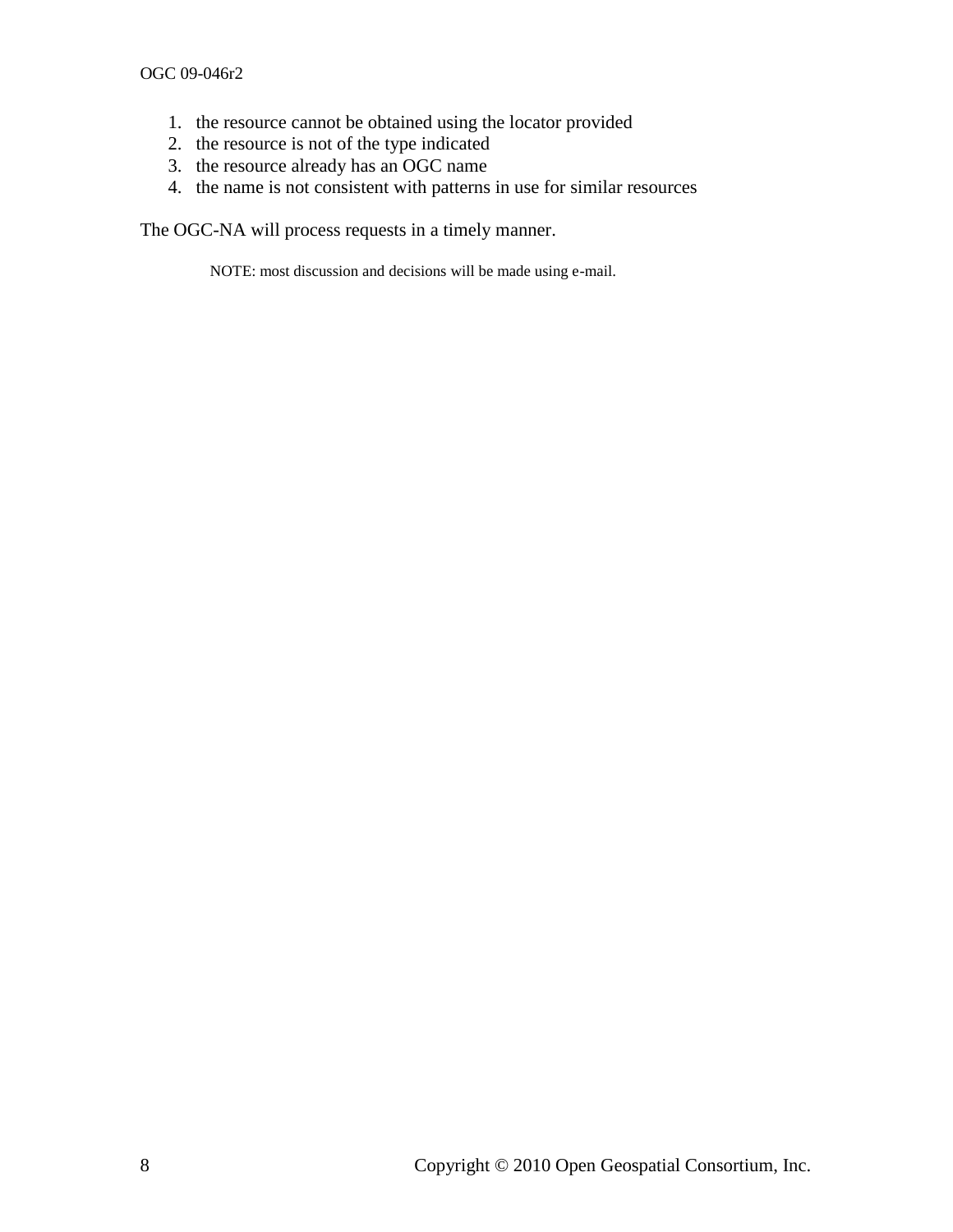#### **5 OGC URN Resolver**

RFC 5165 indicates that a resolver will be provided at<http://urn.opengis.net/> . All OGC URN assignments whose status is "valid" shall be visible through the resolver.

There are two alternative rules for making a http URI (URL) from the name in order to request the resource:

1. Create an equivalent http URI as follows:

- (i) replace the initial "ogc:urn:" with ["http://www.opengis.net/"](http://www.opengis.net/)
- (ii) replace any occurrence of "::" with "/0/"
- (iii) replace all other occurrences of ":" with "/".
- e.g. urn:ogc:doc:DP:WaterML:1.0  $\rightarrow$  [http://www.opengis.net/doc/DP/WaterML/1.0](http://www.opengis.net/doc/dp/waterml/1.0)
- 2. Use the URN as a parameter to a resolver request:

e.g. [http://urn.opengis.net?id=urn:ogc:doc:DP:WaterML:1.0](http://urn.opengis.net/?id=urn:ogc:doc:DP:WaterML:1.0) 

NOTE: the first approach is similar to the rule given in clause 2.8 of the ISO URN NID specification (IETF RFC 5141).

NOTE: the first approach should be consistent with the http URI name variants described in this document and in OGC Name Type Specifications.

A http GET request with either of these URLs should result in a locator for the named resource with http response 307 or 303 [IETF RFC 2616]. 303 shall indicate a 'noninformation resource' [Cool URIs for the Semantic Web], and 307 otherwise.